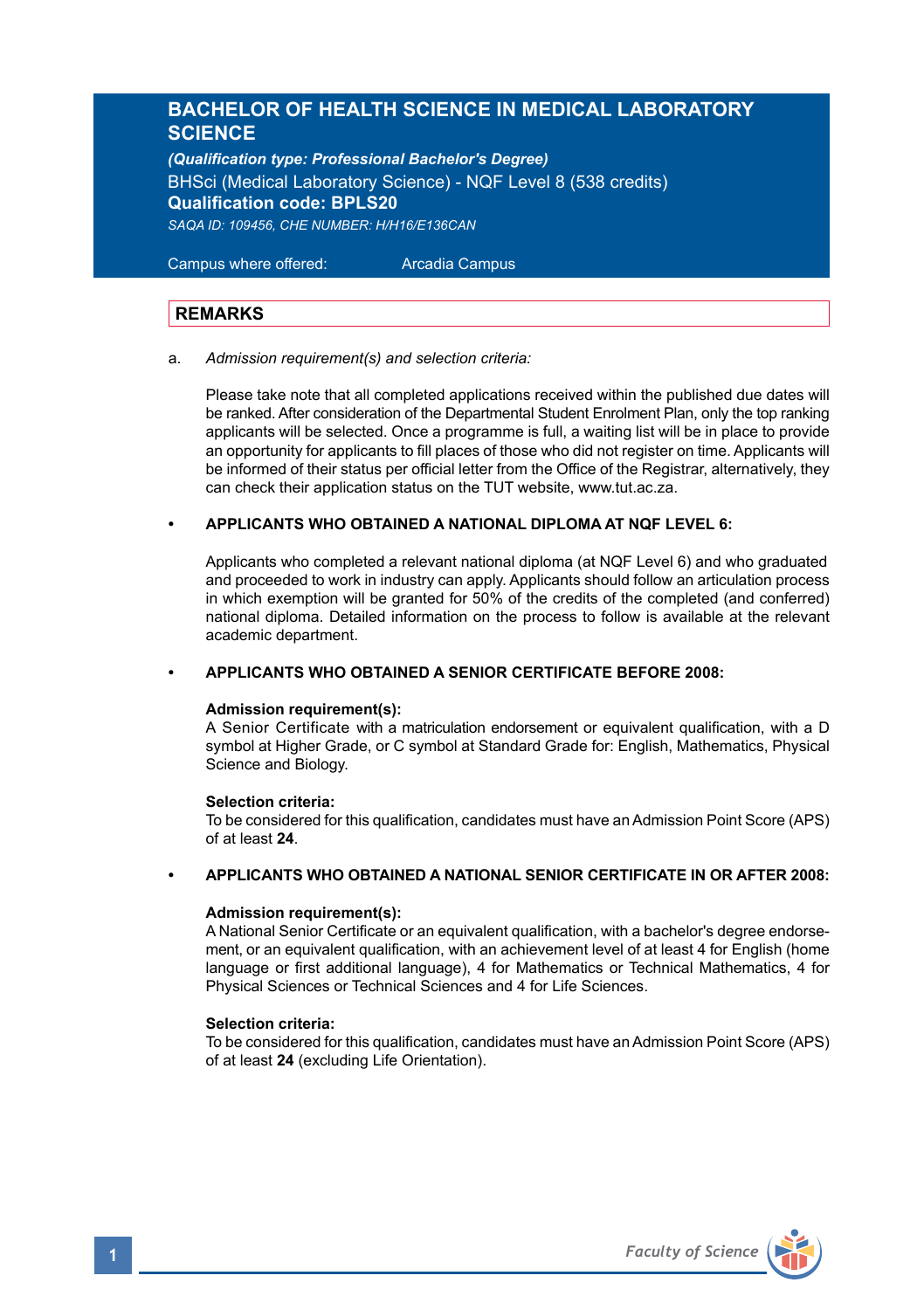*b. Assessment procedure(s):*

**For 2022:** Candidates will be selected based on their relevant APS scores.

**As from 2023:** Applicants will be invited for a TUT Potential Assessment Test (TUTPTA) and depending on the results will be invited for an interview. Structured panel interviews are conducted by the full-time academic staff in the department, as well as appointed qualified Medical Laboratory Technologist. The number of selected students is dependent on the approval and availability of student medical laboratory scientist posts at the participating and HPCSAaccredited training facilities. The APS will contribute 40%, the TUT Potential Assessment will contribute 20% and the interview will contribute 40% of the final score.

- *c. Recognition of Prior Learning (RPL), equivalence and status:* See Chapter 30 of Students' Rules and Regulations.
- *d. Intake for the qualification:*  January only.
- *e. Presentation:*  Day classes.
- *f. Minimum duration:* Four years.
- *g. Exclusion and readmission:* See Chapter 2 of Students' Rules and Regulations.
- *h. Other requirements:* Vaccination against Hepatitis B is compulsory.
- *i. Practicals:* 100% attendance is compulsory for all practical classes. Students must pass the practical component of a subject to obtain admission to sit for the examination.
- *j. Personal protective equipment:* Specific safety wear is compulsory in the practical laboratories.
- *k. Registration as a student medical laboratory scientist:*
	- Registration with the Health Professions Council of South Africa (HPCSA) as a student medical laboratory scientist is compulsory.
	- International students will be allowed to register at the HPCSA only as student medical laboratory scientist; and for the duration of the relevant qualification. However, they will not be able to register with the HPCSA as a medical laboratory scientist.
- *l. Professional registration as a medical laboratory scientist:* Registration as a qualified medical laboratory scientist takes place four years after registration as a student *medical laboratory scientist*, provided that the candidate completes the four academic years successfully.

# **CURRICULUM**

#### **FIRST YEAR**

| <b>CODE</b> | <b>MODULE</b>                          | <b>NQF-L</b> | <b>CREDIT</b> | <b>PREREQUISITE MODULE(S)</b> |
|-------------|----------------------------------------|--------------|---------------|-------------------------------|
| 11P105X     | Communication for Academic<br>Purposes | (5)          | (10)          |                               |
| CPL105X     | <b>Computer Literacy</b>               | (5)          | (10)          |                               |
| HAN105P     | Human Anatomy I                        | (5)          | (18)          |                               |
| HPY105P     | Human Physiology I                     | (5)          | (18)          |                               |
| MAS105X     | Mathematics and Statistics I           | (5)          | (12)          |                               |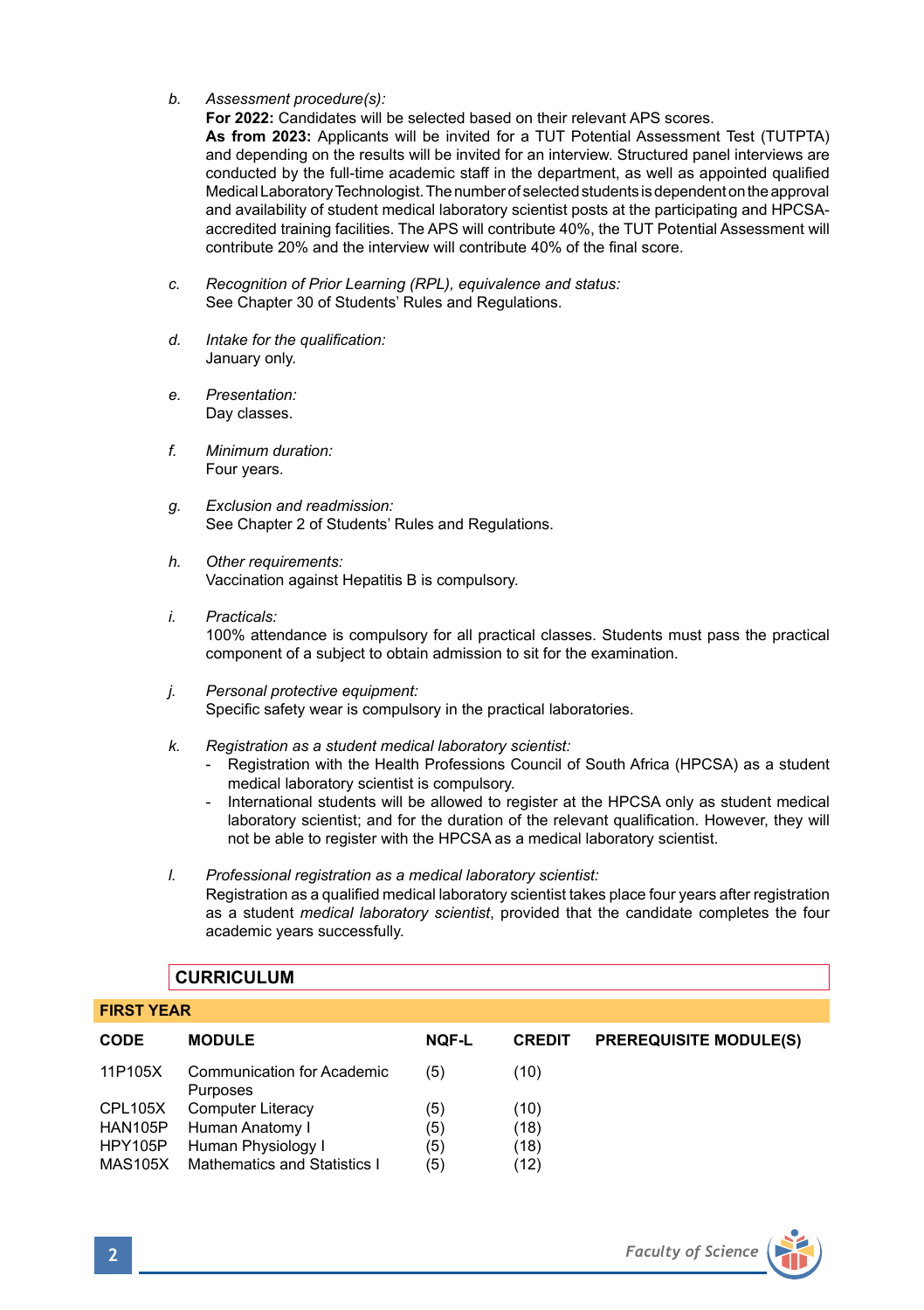## **FIRST SEMESTER**

| CHI115P<br>FLF125P               | <b>Chemistry for Health Sciences</b><br>Foundation Life Skills (block<br>module) | (5)<br>(5)   | (12)<br>(2)   |                                                             |
|----------------------------------|----------------------------------------------------------------------------------|--------------|---------------|-------------------------------------------------------------|
| PHS115P<br>RPN115P               | Physics for Health Sciences I<br><b>Research Principles I</b>                    | (5)<br>(5)   | (12)<br>(6)   |                                                             |
| <b>SECOND SEMESTER</b>           |                                                                                  |              |               |                                                             |
| <b>CBI115P</b><br><b>IMM115P</b> | Cell Biology I<br>Immunology I                                                   | (5)<br>(5)   | (12)<br>(12)  | Chemistry for Health Sciences I                             |
| MLS115P                          | Medical Laboratory Science I                                                     | (5)          | (12)          | Physics for Health Sciences I                               |
|                                  |                                                                                  |              |               |                                                             |
|                                  | TOTAL CREDITS FOR THE FIRST YEAR:                                                |              | 136           |                                                             |
| <b>SECOND YEAR</b>               |                                                                                  |              |               |                                                             |
| <b>CODE</b>                      | <b>MODULE</b>                                                                    | <b>NQF-L</b> | <b>CREDIT</b> | <b>PREREQUISITE MODULE(S)</b>                               |
| CCI206P<br>CYT206P               | <b>Clinical Chemistry II</b><br>Cytology II                                      | (6)<br>(6)   | (24)<br>(18)  | Cell Biology I<br>Human Anatomy I                           |
| HTY206P                          | Haematology II                                                                   | (6)          | (24)          | Human Physiology I<br>Human Anatomy I<br>Human Physiology I |

# **FIRST SEMESTER**

| ,,,,,,,,,,,,,,,,,,,,   |                                                 |            |             |                                                       |  |  |
|------------------------|-------------------------------------------------|------------|-------------|-------------------------------------------------------|--|--|
| MBY216P<br>MLS216P     | Microbiology I<br>Medical Laboratory Science II | (6)<br>(6) | (12)<br>(6) | Immunology I<br>Medical Laboratory Science I          |  |  |
| <b>SECOND SEMESTER</b> |                                                 |            |             |                                                       |  |  |
| <b>HST216P</b>         | Histology II                                    | (6)        | (12)        | Human Anatomy I<br>Human Physiology I                 |  |  |
| IHM216P                | Immunohaematology II                            | (6)        | (12)        | Immunology I                                          |  |  |
| <b>MMI216P</b>         | Medical Microbiology II                         | (6)        | (12)        | Microbiology I                                        |  |  |
| RPN216P                | Research Principles II                          | (6)        | (6)         | Research Principles I<br>Mathematics and Statistics I |  |  |

## TOTAL CREDITS FOR THE SECOND YEAR: **144**

| <b>THIRD YEAR</b>         |                                                            |              |               |                                                                        |  |  |
|---------------------------|------------------------------------------------------------|--------------|---------------|------------------------------------------------------------------------|--|--|
| <b>CODE</b>               | <b>MODULE</b>                                              | <b>NQF-L</b> | <b>CREDIT</b> | <b>PREREQUISITE MODULE(S)</b>                                          |  |  |
| RPN307P                   | Research Principles III                                    | (7)          | (6)           | Research Principles II                                                 |  |  |
| <b>FIRST SEMESTER</b>     |                                                            |              |               |                                                                        |  |  |
| CCI317P<br>HTY317P        | <b>Clinical Chemistry III</b><br>Haematology III           | (7)<br>(7)   | (12)<br>(12)  | <b>Clinical Chemistry II</b><br>Haematology II<br>Immunohaematology II |  |  |
| ICH317P                   | Integrated Cytology and<br>Histology III                   | (7)          | (12)          | Cytology II<br>Histology II                                            |  |  |
| IPY317P<br><b>MMI317P</b> | Integrated Pathophysiology III<br>Medical Microbiology III | (7)<br>(7)   | (12)<br>(12)  | Pathophysiology II<br>Medical Microbiology II                          |  |  |

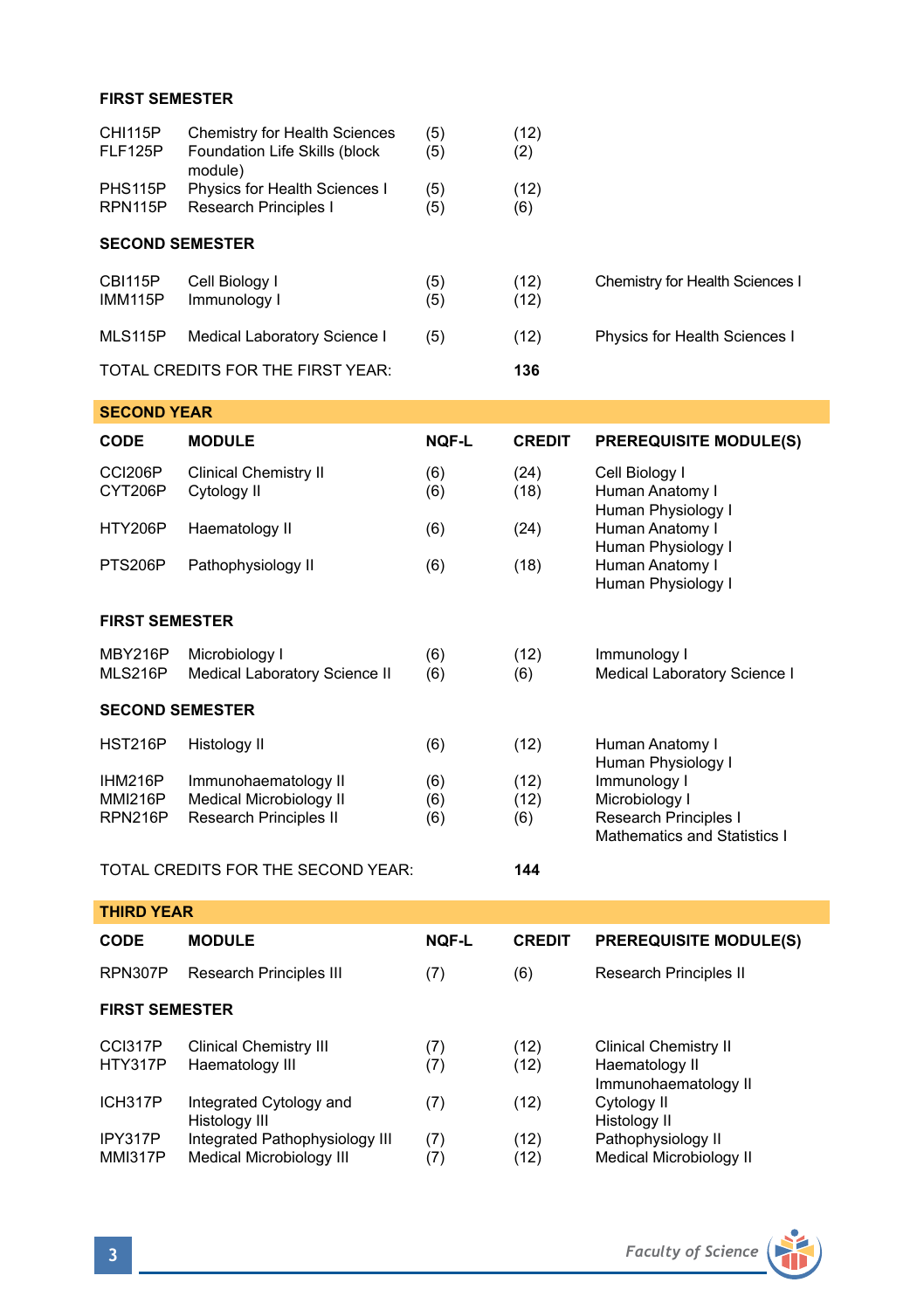# **SECOND SEMESTER**

| CLR317P | Clinical Laboratory Practice III  | (7) | (60) | <b>Clinical Chemistry III</b><br><b>Computer Literacy</b><br>Haematology III<br>Integrated Cytology and<br>Histology III<br>Integrated Pathophysiology III<br>Medical Laboratory Science II<br>Medical Microbiology III |
|---------|-----------------------------------|-----|------|-------------------------------------------------------------------------------------------------------------------------------------------------------------------------------------------------------------------------|
|         | TOTAL CREDITS FOR THE THIRD YEAR: |     | 126  |                                                                                                                                                                                                                         |

## **FOURTH YEAR**

| CODE                                 | <b>MODULE</b>                                                        | <b>NOF-L</b> | <b>CREDIT</b> | <b>PREREQUISITE MODULE(S)</b>                                             |  |
|--------------------------------------|----------------------------------------------------------------------|--------------|---------------|---------------------------------------------------------------------------|--|
| DLG418P                              | Diagnostic Laboratory<br>Management IV (first-semester<br>module)    | (8)          | (12)          | <b>Clinical Laboratory Practice III</b>                                   |  |
| RPN408P                              | Research Principles IV and<br>Project                                | (8)          | (30)          | Research Principles III                                                   |  |
|                                      | plus one of the following modules:                                   |              |               |                                                                           |  |
| CCI408P                              | Clinical Laboratory Practice IV in: (8)<br><b>Clinical Chemistry</b> |              | (90)          | <b>Clinical Laboratory Practice III</b><br>Research Principles III        |  |
| CGE408P                              | Clinical Laboratory Practice IV in: (8)<br>Cytogenetics              |              | (90)          | <b>Clinical Laboratory Practice III</b><br><b>Research Principles III</b> |  |
| CPH408P                              | Clinical Laboratory Practice IV in: (8)<br>Clinical Pathology        |              | (90)          | <b>Clinical Laboratory Practice III</b><br><b>Research Principles III</b> |  |
| CYT408P                              | Clinical Laboratory Practice IV in: (8)<br>Cytology                  |              | (90)          | <b>Clinical Laboratory Practice III</b><br><b>Research Principles III</b> |  |
| <b>HST408P</b>                       | Clinical Laboratory Practice IV in: (8)<br>Histology                 |              | (90)          | <b>Clinical Laboratory Practice III</b><br><b>Research Principles III</b> |  |
| <b>HTY408P</b>                       | Clinical Laboratory Practice IV in: (8)<br>Haematology               |              | (90)          | <b>Clinical Laboratory Practice III</b><br><b>Research Principles III</b> |  |
| IHM408P                              | Clinical Laboratory Practice IV in: (8)<br>Immunohaematology         |              | (90)          | <b>Clinical Laboratory Practice III</b><br>Research Principles III        |  |
| <b>IMM408P</b>                       | Clinical Laboratory Practice IV in: (8)<br>Immunology                |              | (90)          | Clinical Laboratory Practice III<br><b>Research Principles III</b>        |  |
| <b>MMI408P</b>                       | Clinical Laboratory Practice IV in: (8)<br>Medical Microbiology      |              | (90)          | <b>Clinical Laboratory Practice III</b><br><b>Research Principles III</b> |  |
| <b>VIR408P</b>                       | Clinical Laboratory Practice IV in: (8)<br>Virology                  |              | (90)          | <b>Clinical Laboratory Practice III</b><br><b>Research Principles III</b> |  |
| TOTAL CREDITS FOR THE FOURTH YEAR:   |                                                                      |              | 132           |                                                                           |  |
| TOTAL CREDITS FOR THE QUALIFICATION: |                                                                      |              | 538           |                                                                           |  |

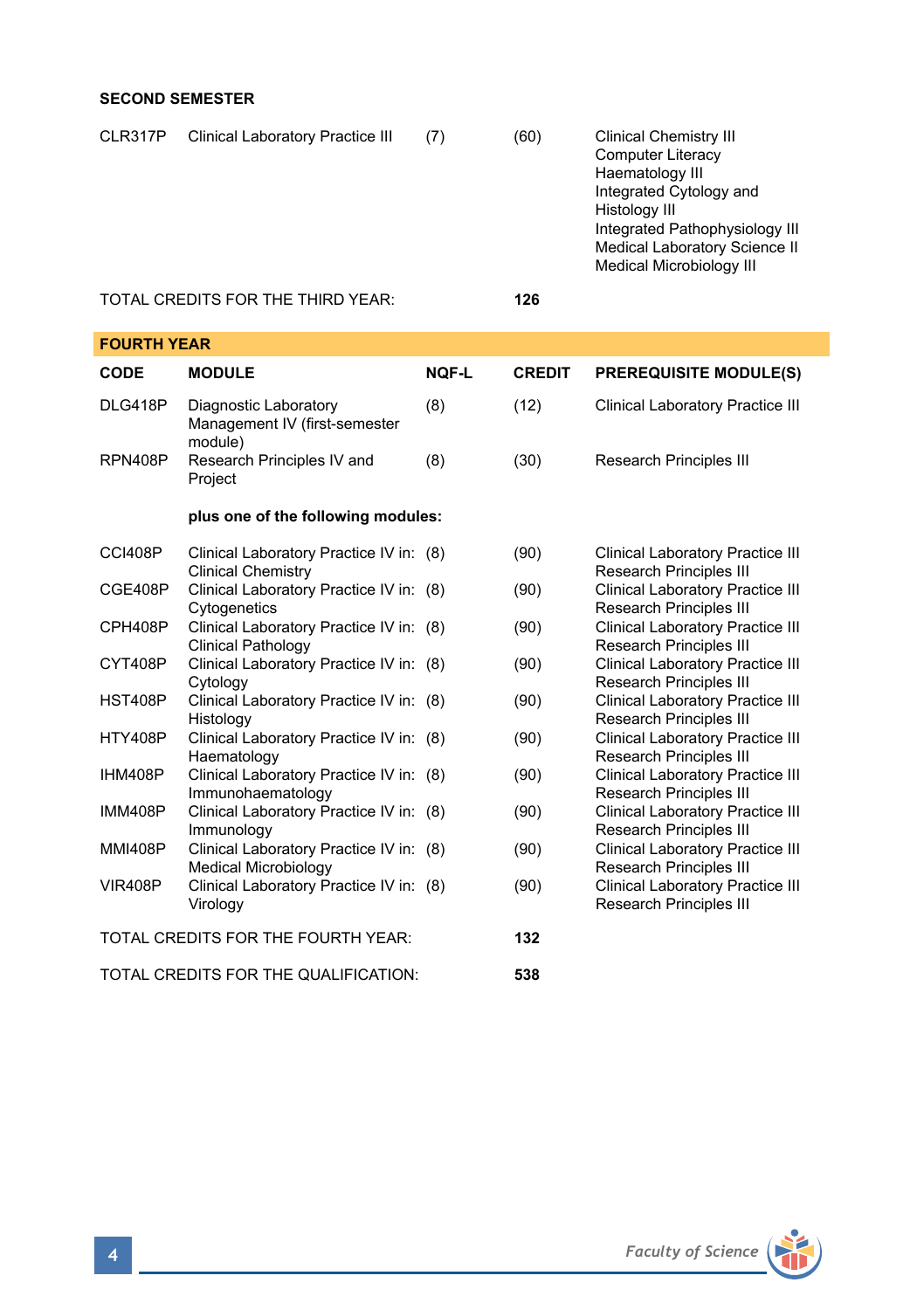# **MODULE INFORMATION (OVERVIEW OF SYLLABUS)**

The syllabus content is subject to change to accommodate industry changes. Please note that a more detailed syllabus is available at the Department or in the study guide that is applicable to a particular module. At time of publication, the syllabus content was defined as follows:

# **C**

# **CELL BIOLOGY I (CBI115P)** 1 X 3-HOUR PAPER

### *(Module custodian: Department of Biomedical Sciences)*

This module prepares the student to demonstrate an informed understanding of Cell Biology in the field of medical laboratory science. The student will be able to relate his/her knowledge of the organisation of cells, amino acids and proteins, enzymes, carbohydrates, lipids, nucleic acids and reagents, pH and buffers to the field of human biochemistry for the purpose to attain an informed awareness and understanding of core disciplines in medical laboratory science. (Total notional time: 120 hours)

# **CHEMISTRY FOR HEALTH SCIENCES (CHI115P) 1 X 3-HOUR PAPER**

## *(Module custodian: Department of Chemistry)*

The student will be able to apply his/her knowledge of atomic theory, nomenclature, stoichiometry, chemical equilibrium, organic chemistry and gases and liquids to basic chemistry related problems. Upon completion, the student will be able to discuss fundamental concepts in chemistry and do related calculations. (Total tuition time: not available). (Total notional time: 120 hours)

# **CLINICAL CHEMISTRY II (CCI206P) 1 X 3-HOUR PAPER**

## *(Module custodian: Department of Biomedical Sciences)*

This module prepares the student to apply detailed knowledge of Clinical Chemistry in the field of medical laboratory science. The student will be able to apply his/her knowledge of specimen handling, laboratory automation and analytical techniques, electrolytes, minerals, vitamins, trace elements, blood gas systems, amino acids and proteins, body fluids, enzymes, the kidney and tests of renal function and the liver and tests of hepatic function as related to pathobiochemistry. (Total notional time: 240 hours)

# **CLINICAL CHEMISTRY III (CCI317P) 1 X 3-HOUR PAPER**

# *(Module custodian: Department of Biomedical Sciences)*

This module prepares the student to integrate knowledge of Clinical Chemistry in the field of medical laboratory science. The student will be able to apply his/her knowledge of endocrinology, carbohydrates, lipids, tumour markers and pharmacology to the field of pathobiochemistry to attain practical and professional competence in the workplace. (Total notional time: 120 hours)

# **CLINICAL LABORATORY PRACTICE III (CLR317P) CONTINUOUS ASSESSMENT**

# *(Module custodian: Department of Biomedical Sciences)*

This module prepares the student to integrated, apply and evaluate knowledge of Clinical Chemistry, Cytology, Haematology, Histology and Medical Microbiology and related disciplines in the field of medical laboratory science. The student will be able to select, perform, interpret and integrate diagnostic laboratory tests in and across specific medical disciplines in accordance with statutory requirements within a real-world setting. Furthermore, through the integration of the theoretical and practical component of this module, the student will acquire knowledge, skills, and values in clinical laboratory practice to manage him/herself on an elevated professional level, as well as the awareness to take responsibility for the learning of others in a professional career environment, contributing to highly skilled scientists in laboratory medicine. (Total notional time: 600 hours)

## **CLINICAL LABORATORY PRACTICE IV IN: CLINICAL CHEMISTRY (CCI408P) 1 X 3-HOUR PAPER** *(Module custodian: Department of Biomedical Sciences)*

This module prepares the student to demonstrate forefront knowledge of Clinical Chemistry in the field of medical laboratory science. The student will be able to apply and evaluate his/her knowledge of principles, procedures and correlation for diagnostic testing and organ-specific function testing for chemical pathology. (Total notional time: 900 hours)

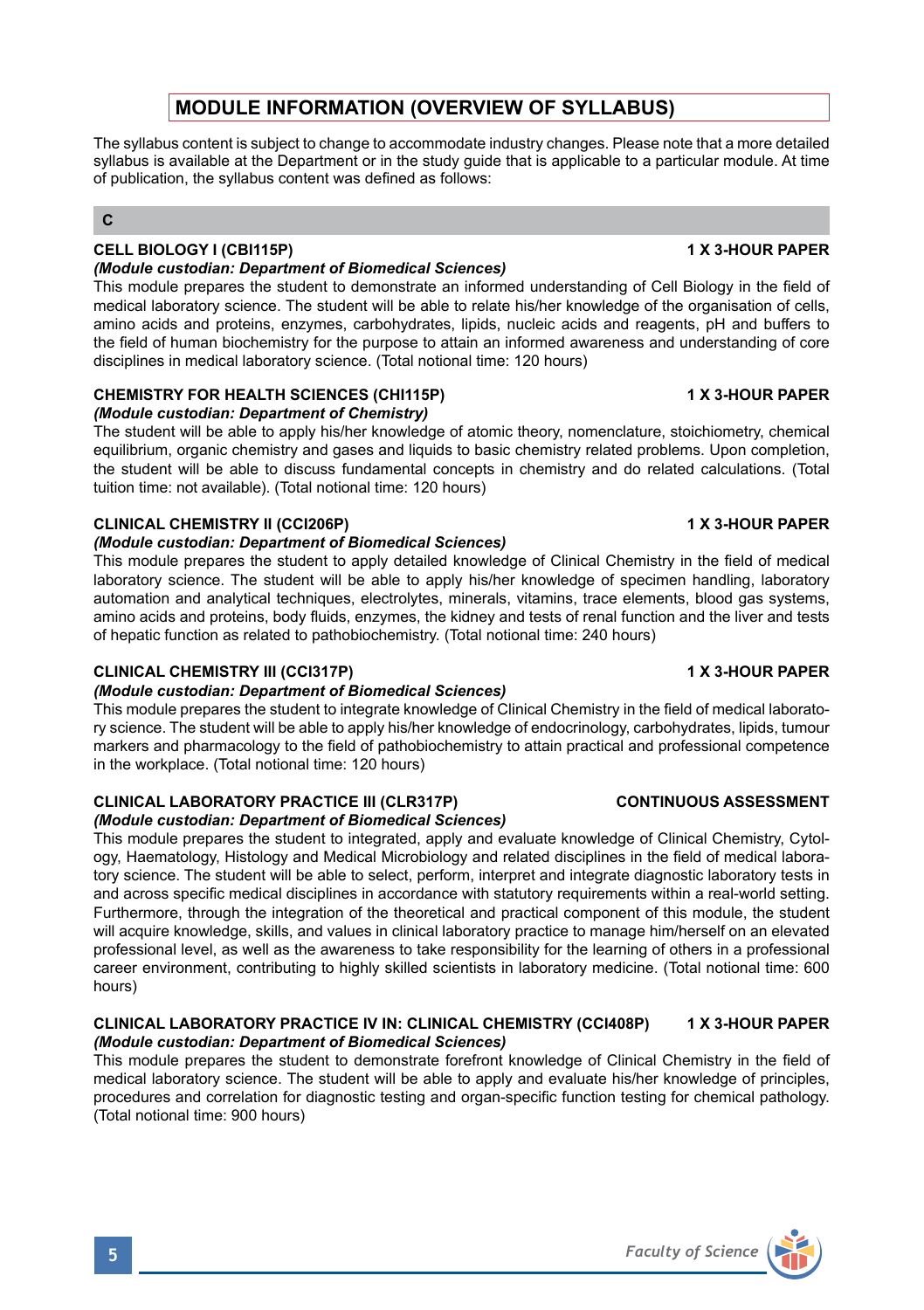## **CLINICAL LABORATORY PRACTICE IV IN: CLINICAL PATHOLOGY (CPH408P) 1 X 3-HOUR PAPER** *(Module custodian: Department of Biomedical Sciences)*

This module prepares the student to be able to demonstrate forefront knowledge and the application of Clinical Chemistry, Haematology and Medical Microbiology and related disciplines in the field of medical laboratory medicine. The student will be able to apply and evaluate his/her knowledge of principles, procedures and correlation for diagnostic testing in the combined disciplinary knowledge for applied clinical pathology to attain practical and professional competence in the workplace. (Total notional time: 900 hours)

#### **CLINICAL LABORATORY PRACTICE IV IN: CYTOGENETICS (CGE408P) 1 X 3-HOUR PAPER** *(Module custodian: Department of Biomedical Sciences)*

The student will be able to demonstrate clinical competency of principles and procedures of molecular genetics for the purpose to attain practical and professional competence in the workplace. (Total notional time: 900 hours)

#### **CLINICAL LABORATORY PRACTICE IV IN: CYTOLOGY (CYT408P) 1 X 3-HOUR PAPER** *(Module custodian: Department of Biomedical Sciences)*

This module prepares the student to demonstrate forefront knowledge and the ability to recognize and evaluate cellular morphology of the cervical, vaginal, respiratory, urinary, gastro-intestinal tract, serous cavities, central nervous system, breast, thyroid and lymph node and to apply specialised knowledge to differentiate between different cells and cellular changes, including benign and malignant changes. The student will be able to apply his/her knowledge of cytological techniques to evaluate and diagnose the cellular changes viewed on the cytological smears. (Total notional time: 900 hours)

#### **CLINICAL LABORATORY PRACTICE IV IN: HAEMATOLOGY (HTY408P) 1 X 3-HOUR PAPER** *(Module custodian: Department of Biomedical Sciences)*

This module prepares the student to demonstrate forefront knowledge of Haematology in the field of medical laboratory medicine. The student will be able to demonstrate clinical competency of performing routine as well as specialised investigations in Haematology and to interpret the results obtained efficiently for the purpose to attain practical and professional competence in the workplace. (Total notional time: 900 hours)

#### **CLINICAL LABORATORY PRACTICE IV IN: HISTOLOGY (HST408P) 1 X 3-HOUR PAPER** *(Module custodian: Department of Biomedical Sciences)*

The student will be able to apply and evaluate the safe practices and instrumentation used in the routine histology laboratory and provides forefront knowledge and skills in histological techniques of tissue collection, accessing, grossing, decalcification, fixation, processing, embedding, microtomy, staining and mounting. (Total notional time: 900 hours)

#### **CLINICAL LABORATORY PRACTICE IV IN: IMMUNOHAEMATOLOGY (IHM408P) 1 X 3-HOUR PAPER** *(Module custodian: Department of Biomedical Sciences)*

This module prepares the student to demonstrate forefront knowledge of Immunohaematology in the field of medical laboratory medicine. The student will be able to demonstrate clinical competency of laboratory regulations, ethics, equipment, quality assurance, blood donation, blood testing and the risks that are associated with transfusions, efficiently for the purpose to attain practical and professional competence in the workplace. (Total notional time: 900 hours)

### **CLINICAL LABORATORY PRACTICE IV IN: IMMUNOLOGY (IMM408P) 1 X 3-HOUR PAPER** *(Module custodian: Department of Biomedical Sciences)*

This module prepares the student to demonstrate forefront knowledge of Immunology in the field of medical laboratory medicine. The student will be able to apply and evaluate his/her knowledge of principles and procedures in the scientific study of the immune response related to the diagnosis of primary immunodeficiency and autoimmune disease; allergic responses and transplantation/immunogenetics. Interpretation and assessment through complete comprehension of the principles of diagnostic methods and techniques applied in the laboratory setting for the purpose to attain practical and professional competence in the workplace. (Total notional time: 900 hours)

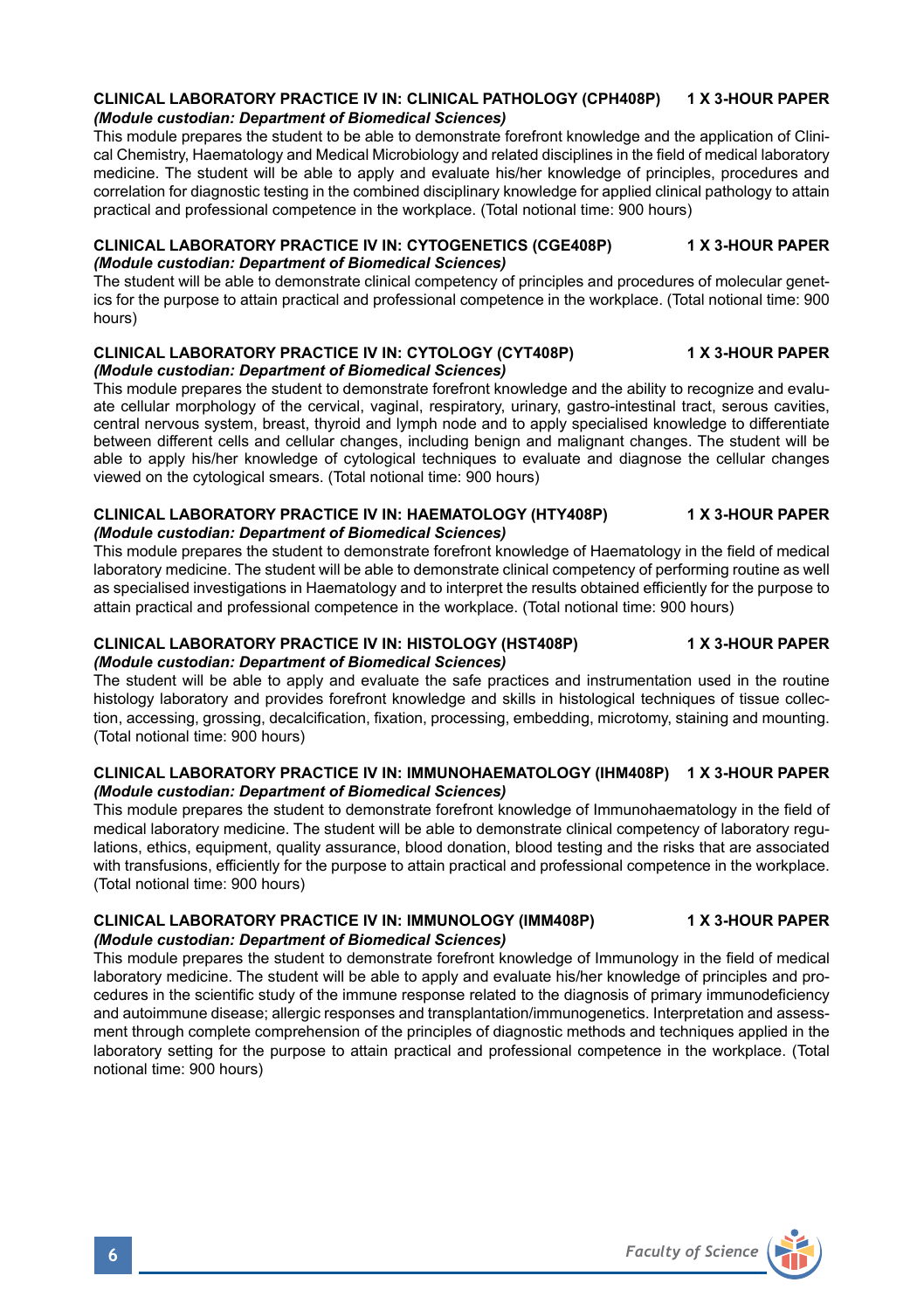This module prepares the student to demonstrate forefront knowledge of medical microbiology in the field of medical laboratory medicine. The student will be able to apply and evaluate his/her knowledge of principles, procedures and correlation for diagnostic testing and organ-specific function testing for medical microbiology for the purpose to attain practical and professional competence in the workplace. (Total notional time: 900 hours)

# **CLINICAL LABORATORY PRACTICE IV IN: VIROLOGY (VIR408P) 1 X 3-HOUR PAPER** *(Module custodian: Department of Biomedical Sciences)*

This module prepares the student to demonstrate forefront knowledge of virology in the field of medical laboratory medicine. The student will be able to apply and evaluate his/her knowledge of principles, procedures and correlation for diagnostic testing and organ-specific function testing for virology for the purpose to attain practical and professional competence in the workplace. (Total notional time: 900 hours)

# **COMMUNICATION FOR ACADEMIC PURPOSES (11P105X) 1 X 3-HOUR PAPER**

# *(Module custodian: Office of the Executive Dean)*

A workable knowledge of English is an essential skill for any graduate who is required to conduct themselves successfully in a professional working environment. This module will equip students with the competencies required to compose a selection of written texts related to communicating both internally and externally within a professional environment. In addition, the module includes strategies that are essential for the effective communication in various situations, including small groups to avoid unproductive conflict, a multicultural context, etc. (Total notional time: 100 hours)

# **COMPUTER LITERACY (CPL105X)** CONTINUOUS ASSESSMENT

# *(Module custodian: End User Computing Unit)*

This module provides students with foundational knowledge in computing fundamentals, essential digital skills in key applications based on MS Office Suite and network basics (i.e. MS Outlook and Internet). Online exams are mapped with End-User Computing: SAQA 49077 (61591) Core Element as well as Internet and Computing Core Certification (IC3). (Total notional time: 100 hours)

# **CYTOLOGY II (CYT206P)** 1 X 3-HOUR PAPER

# *(Module custodian: Department of Biomedical Sciences)*

This module prepares the student to demonstrate the ability to recognise and evaluate cellular morphology of cervical, vaginal, respiratory and urinary cytology and how to apply this knowledge to differentiate between different cells and cellular changes. The student will be able to apply his/her knowledge of cytological techniques to evaluate and identify the cellular changes viewed on the cytological smears. (Total notional time: 180 hours)

# **D**

### **DIAGNOSTIC LABORATORY MANAGEMENT IV (DLG418P) 1 X 3-HOUR PAPER** *(Module custodian: Directorate of Biomedical Sciences)*

This module prepares the student to apply fundamental and specialised knowledge of managing a diagnostic laboratory in the field of medical laboratory science. The student will be able to apply his/her knowledge of general laboratory management, including financial and human resource management. Supported by method evaluation and control of compliance and regulatory matters pertaining to the bio-analytical environment. (Total notional time: 120 hours)

# **F**

# **FOUNDATION LIFE SKILLS (FLF125P) CONTINUOUS ASSESSMENT**

*(Module custodian: Directorate of Student Development and Support)* Personal, socio-emotional and academic skills development for students in higher education. This module includes 1. Intra- and interpersonal skills (e.g. emotional intelligence, relationships, and conflict management); 2. General study skills (e.g. time management, goal setting, learning styles); 3. Health and wellness (e.g. HIV/ AIDS, GBV issues, substance abuse); 4. Student life and adjustment (e.g. identity development, adjusting to a higher education environment); and 5. Financial management. (Total notional time: 20 hours)

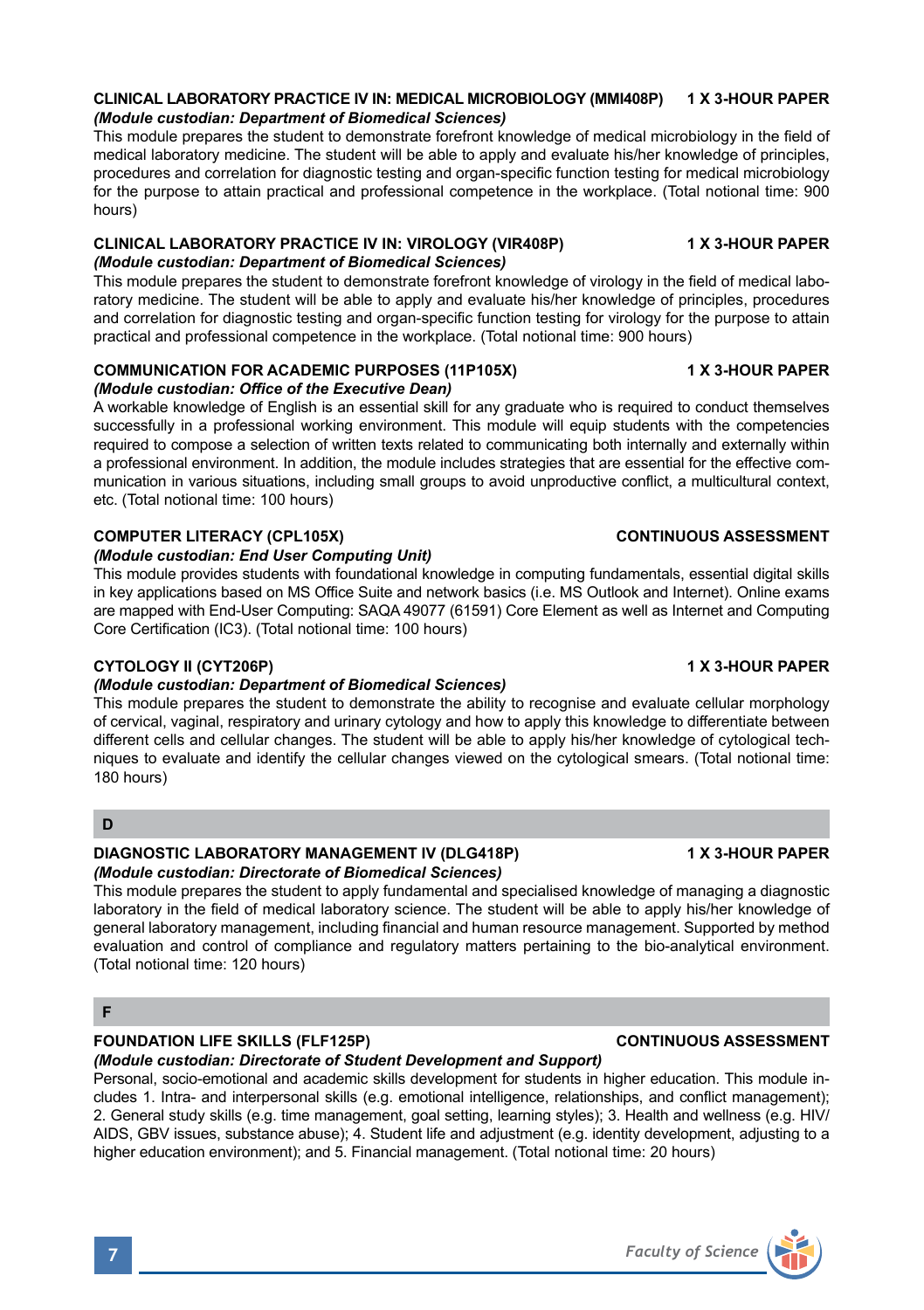# **HAEMATOLOGY II (HTY206P)** 1 X 3-HOUR PAPER

#### *(Module custodian: Department of Biomedical Sciences)*

This module prepares the student to apply fundamental and specialised knowledge of Haematology in the field of medical laboratory science. The student will be able to apply his/her knowledge of normal and diseased erythrocytes, leucocytes and haemostasis as well as the analytical techniques to determine these parameters to the field of medical laboratory science. The student should also be able to identify and solve some clinical and diagnostic problems. (Total notional time: 240 hours)

## **HAEMATOLOGY III (HTY317P)** 1 X 3-HOUR PAPER

### *(Module custodian: Department of Biomedical Sciences)*

This module prepares the student to acquire detailed knowledge of Immunohaematology in the field of medical laboratory science. The student will be able to apply his/her knowledge of laboratory equipment, quality assurance, blood donation, systems related to blood transfusion, blood testing and the risks associated with transfusion to the field of medical laboratory science. (Total notional time: 120 hours)

### **HISTOLOGY II (HST216P)** 1 X 3-HOUR PAPER

## *(Module custodian: Department of Biomedical Sciences)*

This module introduces the student to the fundamental safety practices and instrumentation used in the routine histology laboratory and provides knowledge and skills in histological techniques of tissue collection, accessing, grossing, decalcification, fixation, processing, embedding, microtomy, staining and mounting. The student will be able to apply his/her knowledge of histological techniques to process patient samples until obtaining stained microscope slides for diagnostic purposes. (Total notional time: 120 hours)

### **HUMAN ANATOMY I (HAN105P) 1 X 3-HOUR PAPER**

#### *(Module custodian: Department of Biomedical Sciences)*

This module prepares the student to enter the medical profession. The student will be able to understand and apply his/her knowledge of cellular components, tissue and organ systems to and overall perspective of a healthy human necessary in the medical community. Upon completion, the student will be able to understand important cellular concepts, identify all bones, muscles, nerves and have a sound basis of each organ system. Students will also have mastered the practical skills to be confident in all human body structures and location. (Total notional time: 180 hours)

### **HUMAN PHYSIOLOGY I (HPY105P) 1 X 3-HOUR PAPER**

# *(Module custodian: Department of Biomedical Sciences)*

This module builds on prior knowledge of human anatomy and physiology. Upon completion, the student will be able to apply his/her knowledge of cellular components, tissue and organ systems to and overall perspective of a healthy human necessary in the medical community. Upon completion, the student will be able to understand important cellular concepts, identify all bones, muscles, nerves and have a sound basis of each organ system which includes the embryological development of each system. Students will also have mastered the practical skills to be confident in identifying all human body structures and location. (Total notional time: 180 hours)

### **I**

# **IMMUNOLOGY I (IMM115P)** 1 X 3-HOUR PAPER

## *(Module custodian: Department of Biomedical Sciences)*

This module prepares learning to acquire knowledge and understanding of the structure and function of the immune system, innate and acquired immunity, and laboratory techniques involving the interaction of antigens with antibodies required in the medical laboratory environment. The student will master the ability to demonstrate and apply his/her knowledge and understanding of the fundamental principles and concepts of Immunology, as well as how knowledge of the biological mechanisms evolved and manifest in the pathogenesis of other related diseases in the human body. (Total notional time: 120 hours)

### **IMMUNOHAEMATOLOGY II (IHM216P)** 1 X 3-HOUR PAPER

# *(Module custodian: Department of Biomedical Sciences)*

This module prepares the student to acquire detailed knowledge of Immunohaematology in the field of medical laboratory science. The student will be able to apply his/her knowledge of laboratory equipment, quality assurance, blood donation, systems related to blood transfusion, blood testing and the risks associated with transfusion to the field of medical laboratory science. (Total notional time: 120 hours)

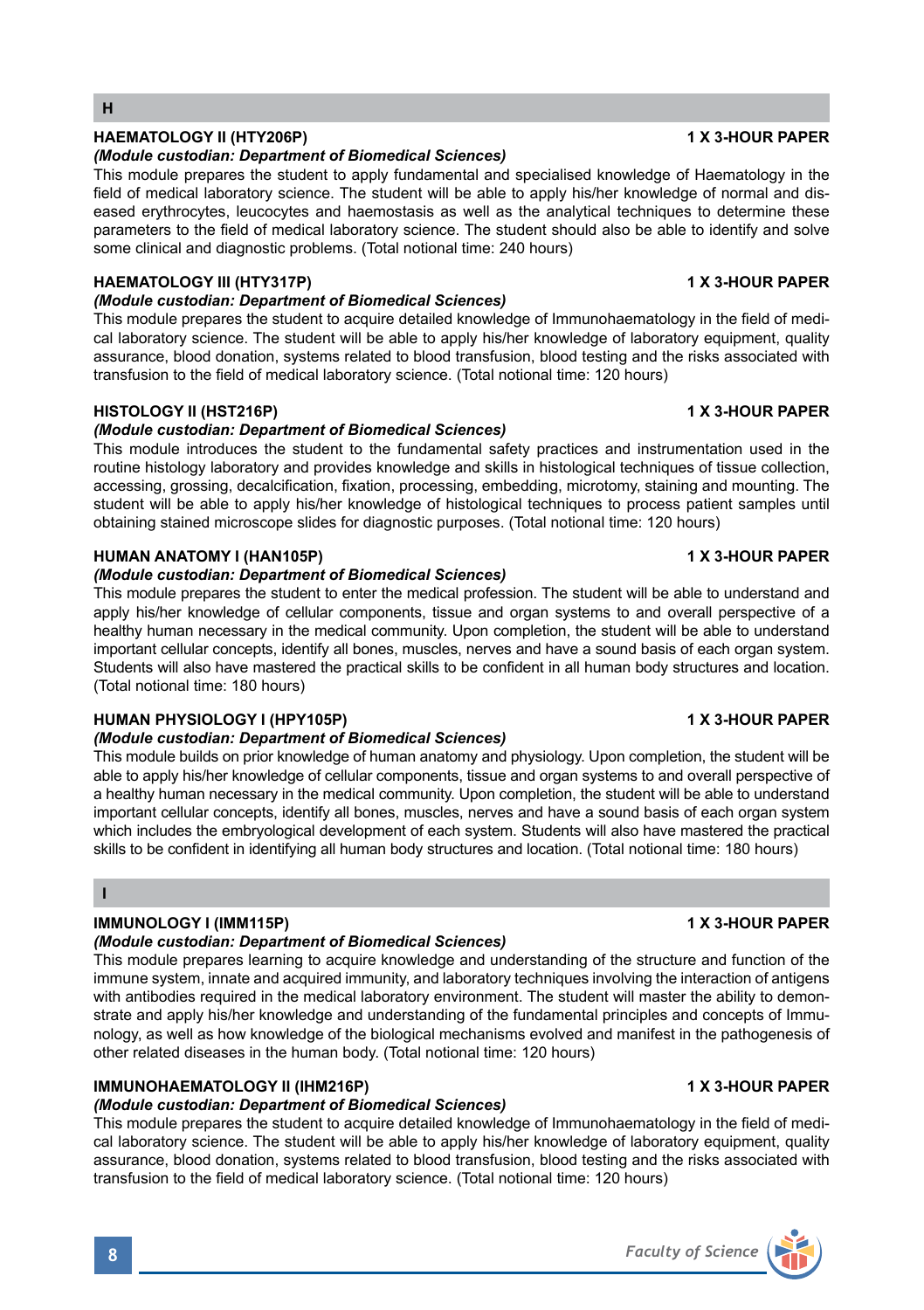# **INTEGRATED CYTOLOGY AND HISTOLOGY III (ICH317P) 1 X 3-HOUR PAPER**

#### *(Module custodian: Department of Biomedical Sciences)*

This module prepares the student to demonstrate the ability to recognize and evaluate cellular morphology of the gastro-intestinal tract, serous cavities, central nervous system, breast, thyroid and lymph node and how to apply this knowledge to differentiate between different cells and cellular changes. The student will be able to apply his/her knowledge of cytological techniques to evaluate and identify the cellular changes viewed on the cytological smears. (Total notional time: 120 hours)

# **INTEGRATED PATHOPHYSIOLOGY III (IPY317P) 1 X 3-HOUR PAPER**

## *(Module custodian: Department of Biomedical Sciences)*

This module prepares the student to have integrated knowledge, apply problem-solving skills, as well as produce and communicate information in the field of pathophysiology. The student will be able to apply his/ her knowledge of Clinical Chemistry, Haematology/Immunohaematology, Medical Microbiology, and Cytology/Histology to the disordered anatomical and physiological processes associated with disease or injury. This module will prepare the student to develop to apply their knowledge of pathophysiology in a laboratory setting real world environment. This module will also prepare the student to develop deeper knowledge in the field of pathophysiology in their elective module of Clinical Laboratory Practice on an NQF level 7. (Total notional time: 120 hours)

**M**

# **MATHEMATICS AND STATISTICS I (MAS105X)** 1 X 3-HOUR PAPER

#### *(Module custodian: Department of Mathematics and Statistics)*

Numerical computations, mensuration, equations, functions, descriptive statistics, linear regression and curve fitting. (Total notional time: 120 hours)

## **MEDICAL LABORATORY SCIENCE I (MLS115P) CONTINUOUS ASSESSMENT**

#### *(Module custodian: Department of Biomedical Sciences)*

This module prepares the student to acquire an informed understanding of the basic principles of medical laboratory medicine as related to knowledge of the professional role of the medical laboratory scientist, ethics, medical law and human rights, relevant laboratory instrumentation and techniques and laboratory safety to the field of laboratory sciences. The student will be able to demonstrate the ability to advice on the professional role of the medical laboratory scientist within the sphere of medical laboratory science and as part of a health-care team. Select and contrast laboratory instrumentation and techniques in the medical laboratory science environment. Apply laboratory safety and evaluate medical ethics and human rights in the discipline of medical laboratory science. (Total notional time: 120 hours)

# **MEDICAL LABORATORY SCIENCE II (MLS216P) CONTINUOUS ASSESSMENT**

# *(Module custodian: Department of Biomedical Sciences)*

This module prepares the student to apply detailed knowledge of the concepts and principles of medical laboratory medicine as related to phlebotomy, quality assurance and the professional role of the medical laboratory scientist in the field of ethics, medical law and human rights. The student will be able to classify and explain detailed knowledge on phlebotomy and specimen processing, advice on the concepts of quality assurance and explain medical ethics, medical law and human rights applicable to laboratory medicine. (Total notional time: 60 hours)

# **MEDICAL MICROBIOLOGY II (MMI216P)** 1 X 3-HOUR PAPER

# *(Module custodian: Department of Biomedical Sciences)*

This module prepares the student to be able to apply detailed knowledge of medical microbiology preparing students to be knowledgeable in the field of medical laboratory science. The student will be able to apply and evaluate his/her knowledge of principles, procedures and correlation for diagnostic testing and organ-specific function testing for medical microbiology for the purpose to attain practical and professional competence in the workplace. Furthermore, through the integration of the theoretical and practical component of this module, the student will acquire knowledge, skills, and values in clinical laboratory practice to manage him/herself on an elevated professional level, as well as the awareness to take responsibility for the learning of others in a professional career environment, contributing to highly skilled scientists in laboratory medicine. (Total notional time: 120 hours)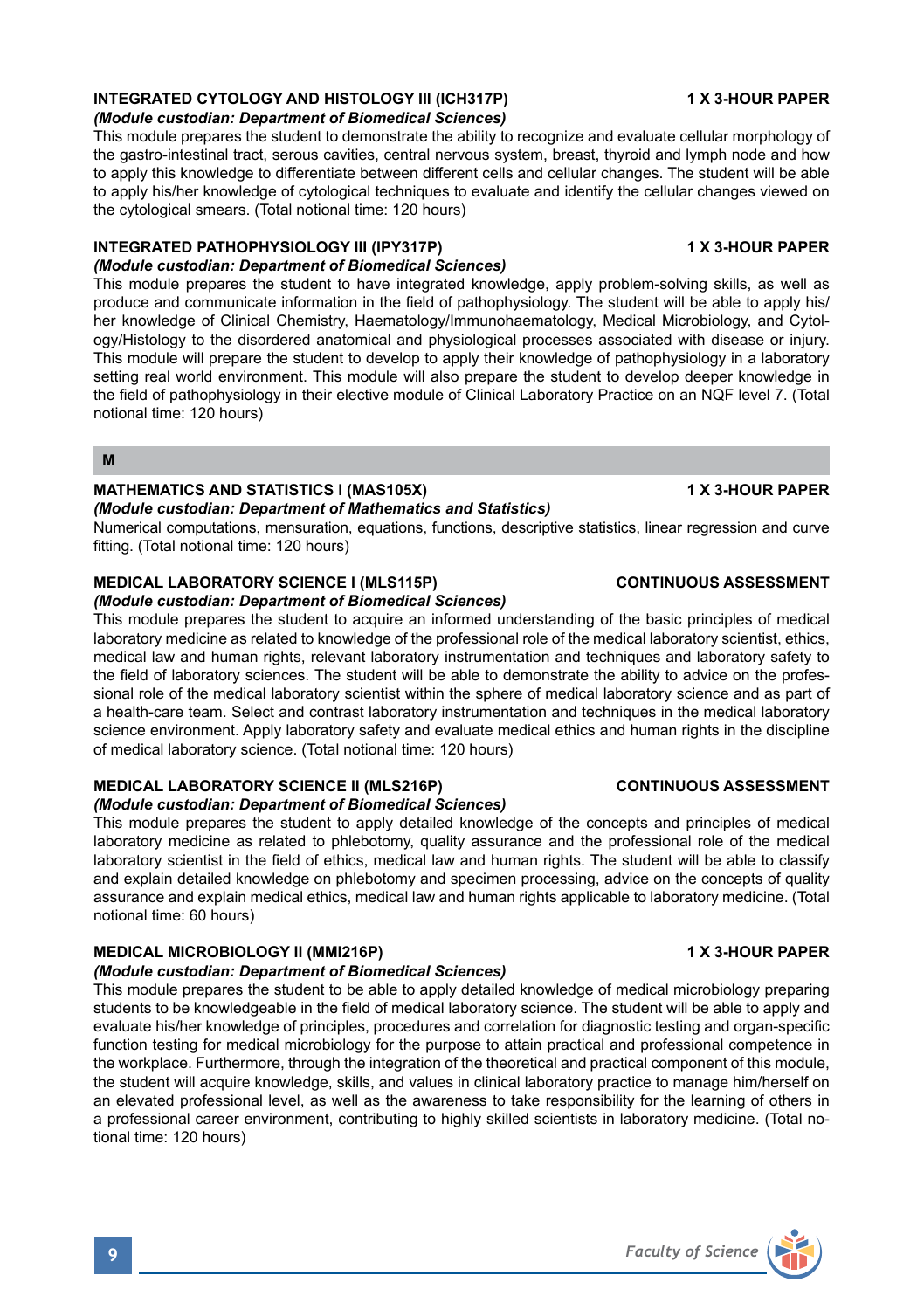# **MEDICAL MICROBIOLOGY III (MMI317P)** 1 X 3-HOUR PAPER

### *(Module custodian: Department of Biomedical Sciences)*

This module prepares the student to be able to select methods that will assist to examine and illustrate integrated knowledge and understanding of the isolation of clinical and diagnostic problems through critical and innovative thinking being responsible and independent in decision-making and application of basic and advanced scientific methods within the medical laboratory set-up. (Total notional time: 120 hours)

## MICROBIOLOGY I (MBY216P) **1 X 3-HOUR PAPER**

## *(Module custodian: Department of Biotechnology and Food Technology)*

This module prepares the student to understand the role of microorganisms and their importance in the field of Microbiology. It is therefore suitable for continuing specialisation by reiterating general microbiology concepts and a systematic understanding of the diversity of microorganisms in terms of their morphology, physiology and their behaviour as they interact with the components of their habitats. This module will contribute to the preparation of technologists to perform microbiological techniques applicable to, water, food, soil and the medical fields. (Total notional time: 120 hours)

#### **P**

## PATHOPHYSIOLOGY II (PTS206P) **1 ACCOUNT 1 ACCOUNT 1 ACCOUNT 1 X 3-HOUR PAPER**

#### *(Module custodian: Department of Biomedical Sciences)*

This module prepares the student to obtain detailed knowledge, apply problem-solving skills, as well as to produce and communicate information in the field of pathophysiology. The student will be able to apply his/her knowledge of Anatomy and Physiology to the disordered anatomical and physiological processes associated with disease or injury. This module will prepare the student to develop deeper knowledge and understanding of the pathophysiological processes to be followed on an NQF level. (Total notional time: 180 hours)

### **PHYSICS FOR HEALTH SCIENCES I (PHS115P) 1 X 3-HOUR PAPER**

#### *(Module custodian: Department of Physics)*

This module is aimed at enhancing student knowledge in fundamental concepts in mechanics, mechanical properties of fluids, thermal properties of matter, general and geometrical properties of waves, static electricity and electric circuits and their applications thereof. (Total notional time: 120 hours)

### **R**

#### **RESEARCH PRINCIPLES I (RPN115P) CONTINUOUS ASSESSMENT**

#### *(Module custodian: Department of Biomedical Sciences)*

This module prepares the student to acquire an informed understanding of the basic principles of research and academic writing to include definitions, characteristics, as well as the concepts of scholarly writing, scholarly literature, the methodologies and designs. The student will be able to demonstrate the ability to select and apply the correct academic writing principles, citation methods, and procedures in order to avoid any form of plagiarism. Through this module, students will obtain the ability to integrate aspects of research principles and methodology in their field of study. Relevance of research is in line with national needs and biomedical ethical policies and procedures, and suitable resources need to be critically evaluated and used to facilitate the research project on postgraduate level. (Total notional time: 60 hours)

## **RESEARCH PRINCIPLES II (RPN216P) CONTINUOUS ASSESSMENT**

### *(Module custodian: Department of Biomedical Sciences)*

This module prepares the student to demonstrate detailed understanding and knowledge of the main areas of research principles and the ability to apply concepts, principles and theories related to the framework of a research proposal, the different research methodologies and designs, as well as data collection principles, analysis, reliability, validity, rigour, trustworthiness, budget and funding. Through this module, the student will demonstrate understanding of the research problem and objectives within the context of a particular research methodology, as well as the ability to evaluate, select and apply the optimal sampling procedures, data collection principles relevant to a research methodology and design. Knowledge and the ability to analyse, synthesise, and evaluate information from different sources of scholarly academic information, including definitions, criteria, purposes, questionnaire designs, data collection principles and methods for the application during the research process will be obtained in preparation to the next level of research principles and procedures to follow. (Total notional time: 60 hours)